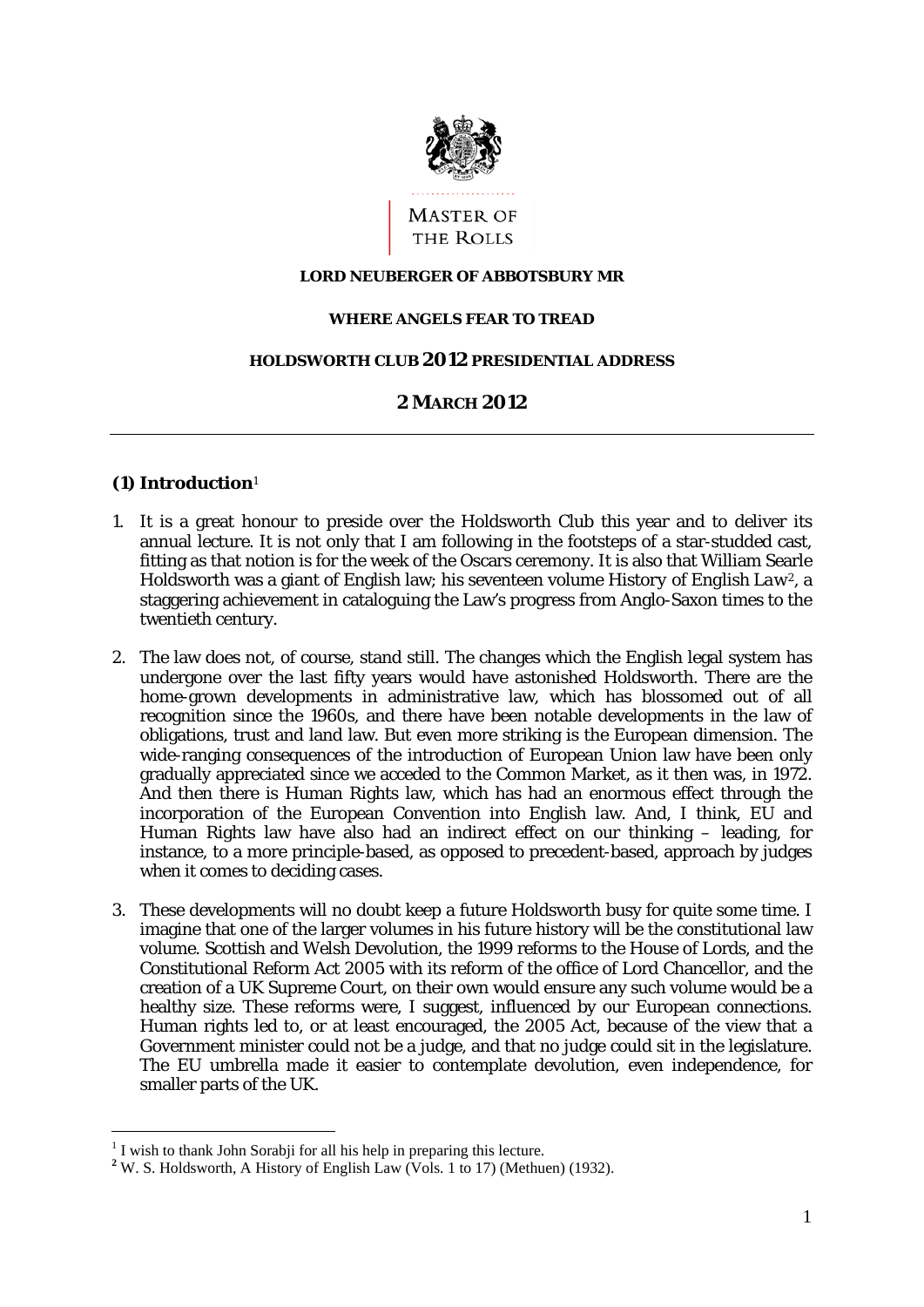to tread. Pope immediately went on to say, 4. In considering what I might talk about today, it struck me that you might be interested in some aspects of those constitutional developments. In particular I thought I might focus on what Keith Mason, a former President of the Court of Appeal of New South Wales, described as '*the right of every judge to contribute to public debate.*3' In doing so I intend to heed the warning, picked up by  $E M$  Forster as a title for one of his novels, given by Alexander Pope in his *Essay on Criticism*, that '*fools rush in where angels fear* 

> 'Distrustful sense with modest caution speaks, *It still looks home, and short excursions makes; But rattling nonsense in full volleys breaks, And, never shocked, and never turned aside. Bursts out, resistless, with a thundering tide,*'

I shall do my best to avoid any thundering tide, but, as Pope also reminded us, hope, of course, springs eternal4.

5. Is Mason correct in talking about a judge's right to contribute to public debate? If he is right, to what extent can a judge properly make such a contribution? In examining these questions, I shall start with the Kilmuir Rules, named after Lord Kilmuir, Lord Chancellor from 1954 to 1962, the former David Maxwell Fyfe QC, and previously Attorney-General and Nuremberg prosecutor. He was not perhaps the most popular of men, at least judging from the famous contemporaneous couplet about him,

> *'The nearest thing to death in life Is David Patrick Maxwell Fyfe.'5*

# **(2) The Kilmuir Rules – A time to keep silent**

- 6. In July 1955 Lord Kilmuir was approached by the then Director-General of the BBC, Sir Ian Jacob, who asked for assistance in respect of a lecture which the BBC was considering broadcasting about famous judges of the past. The Director-General asked if the BBC could interview a number of senior judges for the programme.
- 7. Lord Kilmuir consulted the Lord Chief Justice, the Master of the Rolls and the President of, what was then the Probate, Divorce and Admiralty Division. After considerable thought, Lord Kilmuir, with as he put it, 'the united approval' of the three Heads of Division, sent the following reply to Sir Ian Jacob,

'*It is, I think, agreed that there are positive advantages to the public when serious and important topics are dealt with through the medium of broadcasting by the highest authorities. We are likely, for example, to get a better assessment of the qualities of some eminent Judge of the past through an existing member of the Judiciary than from anyone else.* 

*But the overriding consideration, in the opinion of myself and of my colleagues, is the importance of keeping the Judiciary in this country insulated from the controversies of the day. So long as a Judge keeps silent his reputation for wisdom and impartiality remains unassailable: but every utterance which he makes in public, except in the course of the actual* 

 $\overline{a}$ 

<sup>&</sup>lt;sup>3</sup> Mason, *Should Judges Speak Out*, (JCA Colloquium, Uluru, 9 April 2001)

<sup>(</sup>http://www.lawlink.nsw.gov.au/lawlink/supreme\_court/ll\_sc.nsf/pages/SCO\_speech\_mason\_090401) (Bold in original text).

 $^{4}$  Pope, *Essay on Man*.

Anon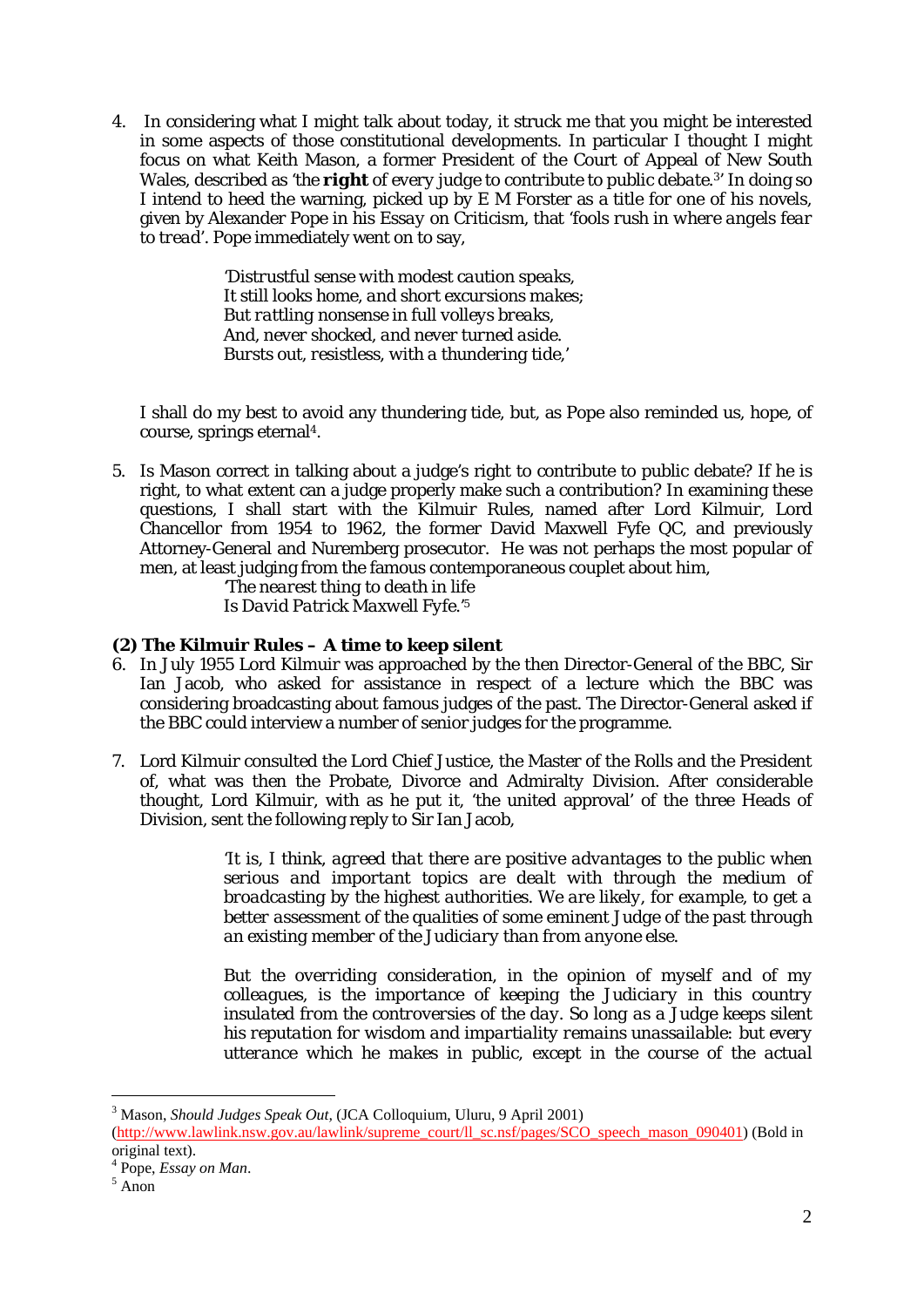*performance of his judicial duties, must necessarily bring him within the focus of criticism. It would, moreover, be inappropriate for the Judiciary to be associated with any series of talks or anything which could be fairly interpreted as entertainment . . .' 6* 

- 8. I interrupt my citation of Lord Kilmuir's reply to Sir Ian to remark that I can only imagine the horror with which Lord Kilmuir, Lord Goddard CJ, Lord Evershed MR and Lord Merriman P, would have viewed several members of the Supreme Court discussing their role, approach to work, home life and recreations on television7. As for their reaction to my colleague, Lord Justice Stanley Burnton, appearing as an amateur food critic on last week's episode of *Masterche*f8, the mind boggles. If giving grave and weighty views on Lord Mansfield, Chief Justice Holt and Chief Justice Coke was beyond the pale, it does not bear thinking about what Lord Kilmuir would have regarded the most senior judges discussing who peels the potatoes at home, how they shop at Tesco's, whether they cycle to work, or how they write their judgments, let alone senior judges giving their views on mango and passion fruit crème brulee.
- 9. Reverting to Lord Kilmuir's reply, he went on to say this,

'*. . . My colleagues and I, therefore, are agreed that as a general rule it is undesirable for members of the Judiciary to broadcast on the wireless or appear on television. We recognise, however, that there may be occasions, for example charitable appeals, when no exception could be taken to a broadcast by a Judge. We consider that if Judges are approached by the broadcasting authorities with a request to take part in a broadcast on some special occasion, the Judge ought to consult the Lord Chancellor, who would always be ready to express his opinion on the particular request.* 

 *considered it compatible with his office to accept.'9 The expression of views in the foregoing paragraph is subject to the important qualification that, as you are already aware, the Lord Chancellor has no sort of disciplinary jurisdiction over Her Majesty's Judges, each of whom, if asked to broadcast, would have to decide for himself whether he* 

- 10. At least from the viewpoint of the early 21st century, I find it very difficult to see how a programme about the great judges of the past might have elicited a general rule of Trappist silence on the part of the current Judiciary. All the more so when it was said to be a rule which aimed to insulate the Judiciary from the '*controversies of the day.*' Perhaps Lord Kilmuir's real aim was to avoid the floodgates being opened. Once judges could appear on programmes broadcast for amusement, even if the aim was partly educational, where might it all end? No comment was the general rule for Lord Kilmuir, but, as with any general rule, it had a number of possible exceptions.
- 11. Mason suggests that one such exception was the ability of senior judges who happened to be members of the House of Lords to speak on matters of controversy, on policy questions arising from legislation before Parliament. As he noted, Lord Woolf while Master of the Rolls, '*opposed the provision in the Criminal Justice Bill 1997 for mandatory sentences.*10' Equally, it did not stop my other predecessor as Master of the Rolls, Lord Denning, speaking against the incorporation of the European Convention on

<sup>6</sup> Letter from Lord Kilmuir to Sir Ian Jacob K.B.E. of 12 December 1955, reprinted in Barnett *Judges and the media – the Kilmuir Rules*, (1986) Public Law 383 at 384 – 385. 7

 $\frac{7}{1}$  Channel 4

<sup>8</sup> BBC 1 (22 February 2012).

<sup>9</sup> Lord Kilmuir, *ibid.* 10 Mason*, ibid*.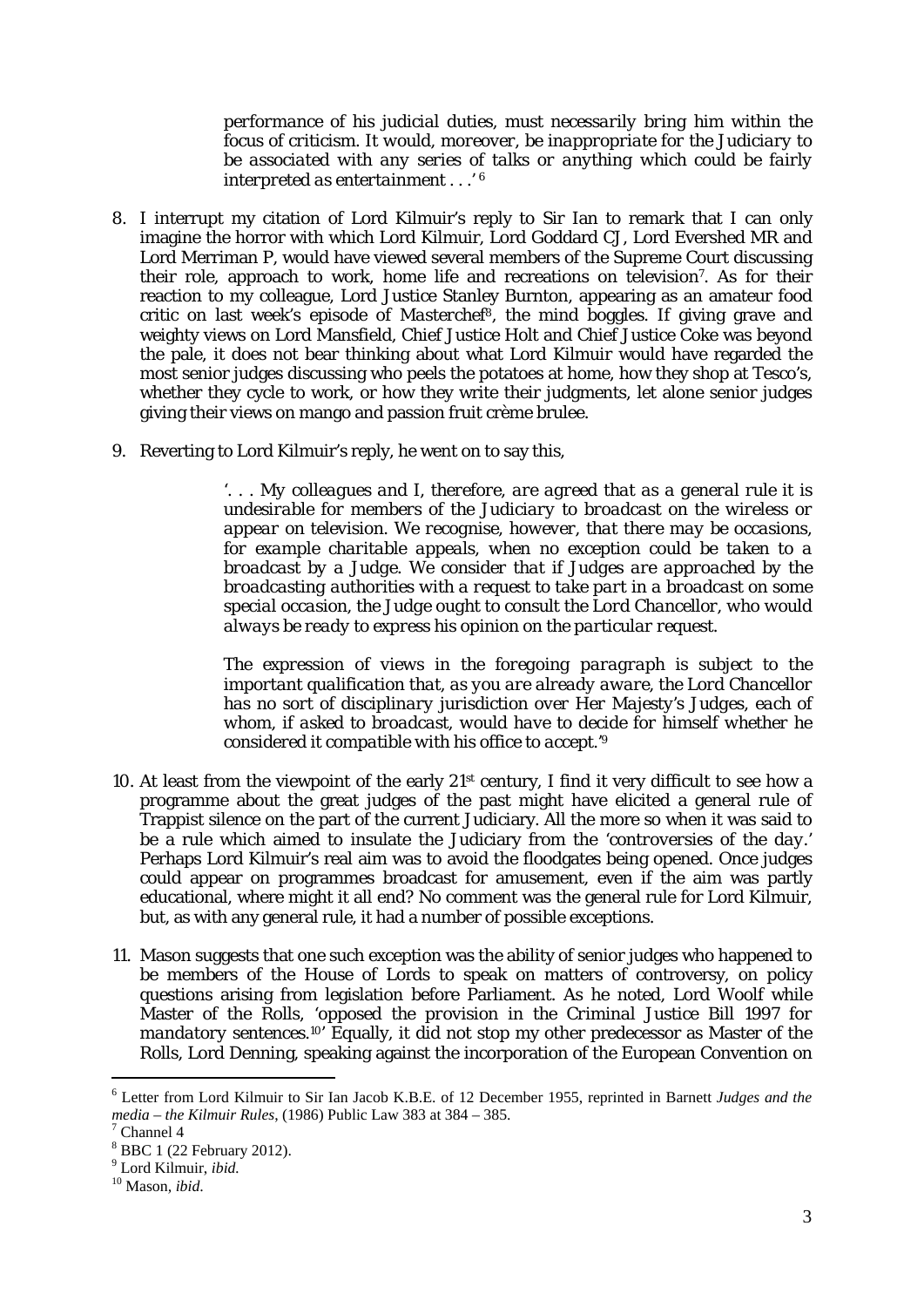Human Rights into English law when the then Bill of Rights Bill was before the House of Lords in 1976<sup>11</sup>: as he put it, he hoped that the Convention, its words and extent, '*be not made part of our law of England.* 12'

- member of the legislature and of the executive. The House of Lords, through the Law members of the legislature, but also the judiciary. 12. Attractive as it may be to see this as an exception to the Kilmuir Rules, I doubt that it was a genuine exception. One consequence of our historical approach to separation of powers was that individuals could sometimes belong to more than one branch of the State at the same time. Members of the legislature, i.e. MPs and Peers, could, and of course still do, form part of the executive: as Secretaries of State and Ministers, they effectively in charge of every Ministry. The Lord Chancellor was not simply head of the judiciary, but also a Lords – or, more accurately, its Judicial Committee – exercised judicial authority as the *de facto* Supreme Court of the United Kingdom. The Law Lords were thus not only
- of the State, for instance as a member of the House of Lords, judges expressing their 13. Pace the eighteenth century Baron de Montesquieu, who famously praised Great Britain for achieving separation of powers, I have to say that our system of government is and has always been based on pragmatism, not on principle, on organic practical development not detailed theoretical codes. Context therefore is and was all. In the 1806, for instance, fifty years after Montesquieu's death the Lord Chief Justice, Lord Ellenborough, was actually a member of the Cabinet<sup>13</sup>, but that has never happened since then. For present purposes, the point is that, when acting as a member of another branch views would be doing so as a member of that other branch, not as members of the judiciary. As legislators, the Kilmuir Rules would have had no application to them.
- the following year, Lord Kilmuir was mindful of the rules he laid down in 1955. More 14. Having said this, there were genuine exceptions to the Kilmuir Rules. The most obvious was the fact that judges could, and very often did give lectures and speeches, no doubt on interesting but safe subjects such as the rule in *Foss v Harbottle<sup>14</sup>*, or the principle in *Rylands v Fletcher15*. Thus, from 1955 to 1987, all bar a handful of Holdsworth lecturers were members of the senior judiciary<sup>16</sup>. No doubt when he gave the Holdsworth lecture generally one would have expected that those lectures, and for that matter any other speeches or, indeed, any books or articles written by sitting judges $17$ , steered clear of controversies. And almost always they did.
- 15. But in his 1974 Hamlyn lectures, *English Law the New Dimension*18, Lord Scarman entered into a detailed discussion of the question whether English law should incorporate entrenched Human Rights protection. He drew this conclusion,

'*The legal system must now ensure that the law of the land will itself meet the exacting standards of human rights declared by international instruments, to which the United Kingdom is a party, as inviolable. This calls for entrenched or fundamental laws protected by a Bill of Rights—a* 

<sup>&</sup>lt;sup>11</sup> Lord Denning, 369 H.L. Deb. 797 – 801 (March 25, 1976).

<sup>12</sup> Lord Denning, 369 H.L. Deb. 800 (March 25, 1976).

<sup>&</sup>lt;sup>13</sup> Interestingly defended by Lord Brougham (after he had ceased to be Lord Chancellor) in a speech in the House of Lords, HL Deb 07 July 1837 vol 38 cc1836-43<br><sup>14</sup> (1843) 2 Hare 461

 $15$  (1868) LR 3 HL 330

<sup>&</sup>lt;sup>16</sup> < $\frac{\text{http://www.birmingham.ac.uk/schools/law/alumni/presidents.aspx>}{\text{See}}$ . Mason *ibid.* 

<sup>&</sup>lt;sup>18</sup> See, Sir Leslie Scarman, *English Law – A New Dimension*, (Stevens & Sons) (1974) <

http://socialsciences.exeter.ac.uk/media/universityofexeter/schoolofhumanitiesandsocialsciences/law/pdfs/Engli sh\_Law\_the\_New\_Dimension.pdf>.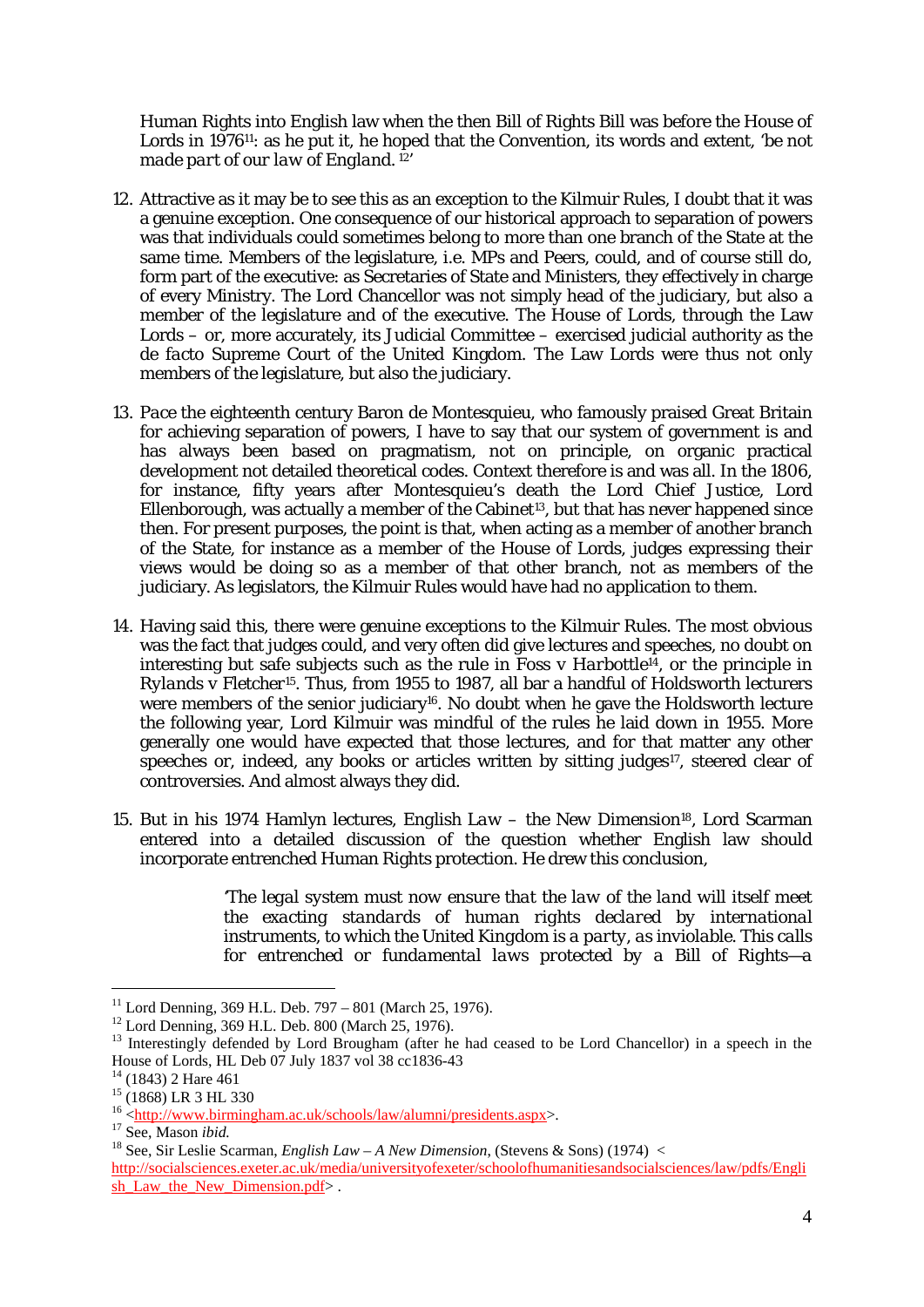*constitutional law which it is the duty of the courts to protect even against the power of Parliament. In other words, there must be a constitutional restraint placed upon the legislative power which is designed to protect the individual citizen from instant legislation, conceived in fear or prejudice and enacted in breach of human rights.*19'

16. In 1974, as today, questions such as the need for human rights protection and whether to incorporate the European Convention were hot topics, as the 1976 Bill of Rights I referred to earlier demonstrates. Lord Scarman, then a member of the Court of Appeal, did not simply enter into the policy debate: he offered his conclusion on how that debate should be resolved. Not wanting to stop with human rights, Lord Scarman entered more controversial waters; waters which remain controversial today, that is to say whether the courts could strike down legislation. In words which would echo in *obiter dicta* in the House of Lords decision of the first Hunting Act case<sup>20</sup>, particularly those of Lord Steyn<sup>21</sup>, Lord Scarman said this,

> '*Before the era of untrammelled legislative sovereignty imposed upon the modern law by Parliament's victory in the seventeenth century and made respectable by the theories of Bentham and Austin in the nineteenth, the common law judges felt able to sit in judgment upon a statute and our legislators did not shrink from enactments that were intended to play the part of entrenched provisions protecting the fundamental rights of the individual— Magna Carta, Habeas Corpus for instance. There is no reason why the common law should not accept a return to earlier attitudes: no reason why a curb should not be placed on Parliament herself when the issue is one of human rights.*22'

Not just human rights incorporation, but also the court's ability to curb the power of Parliament. Perhaps this was one of those exceptions to the Kilmuir Rules, which arose as a consequence of the Lord Chancellor having, as he had put, no power to discipline.

- 17. Other exceptions to the Kilmuir Rules existed. I discount the fact that judges have often been called upon to chair Royal Commissions or Inquiries<sup>23</sup>. These, like the example I mentioned earlier of speaking in Parliament, are instances where a judge dons a nonjudicial hat. They were outside the ambit of the Kilmuir Rules. The most significant true exception was that of the ability of the senior judiciary to comment on matters which affect the proper administration of justice; that is to say on matters which impinge on the judicial branch of the State; on the court's ability to fulfil, as Lord Diplock put it, its constitutional function of doing justice24.
- 18. In November 1987, the Kilmuir Rules passed into history, when Lord Mackay LC set them aside. As he explained in his 1993 Hamlyn lectures, he took the view that the Kilmuir Rules were inconsistent with the principle of judicial independence. He concluded that,

<sup>&</sup>lt;sup>19</sup> Scarman, *ibid* at  $19 - 20$ .

<sup>&</sup>lt;sup>20</sup> *R* (*Jackson*) *v A*-*G* [2006] 1 A.C. 262<br><sup>21</sup> [2006] 1 A.C. 262, paras 101-2<br><sup>22</sup> Scarman, *ibid* at 20 – 21.

<sup>&</sup>lt;sup>23</sup> See, for instance, J. Beatson, *Judicial Independence and Accountability: Pressures and Opportunities*, (2008),  $<$  http://www.judiciary.gov.uk/Resources/JCO/Documents/Speeches/beatsonj040608.pdf>

<sup>&</sup>lt;sup>24</sup> Bremer Vulkan Schiffbau v South India Shipping [1981] AC 909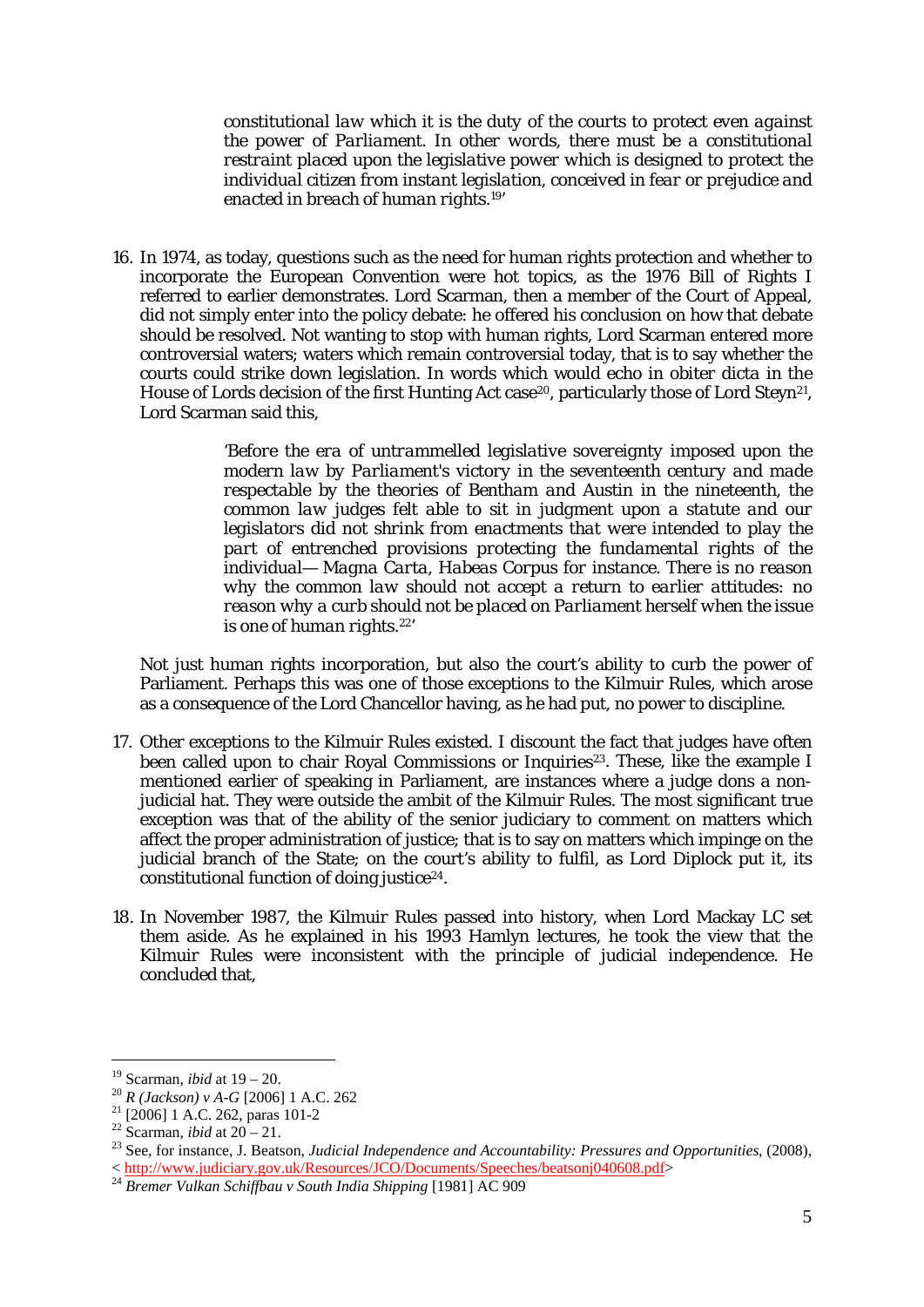'. . . *those who have been given Her Majesty's Commission for the discharge of judicial office should have the judgment to decide such matters for themselves.*25'

From then on, it was a matter for individual judges to decide whether and how they might take part in public discussions. It may therefore be said that from 1987 judges had, in Mason's terms, a clear right to enter into public discussion: a right which as Lord Mackay said, and as even Lord Kilmuir had ultimately acknowledged, was a matter for them to decide how to exercise.

 which there are two aspects: individual and institutional independence. 19. The irony underpinning the abolition of the Kilmuir Rules was that they were considered to be inconsistent with judicial independence, when the rationale behind their introduction was the belief that they were a necessary means of preserving judicial independence. Before turning to assess the world after Kilmuir, and now also after the 2005 Act, it is appropriate briefly to consider the nature of judicial independence, of

# **(3) After Kilmuir – Judicial Independence**

- 20. Individual independence refers to each judge's ability to decide any particular case by applying the right law to the right facts. Judges must be independent of the parties, and must not be subject to any pressure or inducement from the parties. They must have no interest in the outcome and must be open-minded and impartial in their approach to the issues. A speech on a subject which may become the subject of judicial determination, and in which the judge's views on the subject are expressed in a particularly uncompromising or trenchant way, could be seen as compromising this aspect of judicial independence. That is because it could be said that, if the issue on which they had spoken came up in litigation, they could not approach it with an open mind. Entering into the controversies of the day can result in a judge being unable to determine those controversies judicially.
- *words] "under God" in the Pledge of Allegiance violated the First Amendment. . . . Nine*  simply cannot know if or when you will be called upon to determine the very issue. You 21. A famous example of this comes from the United States. Supreme Court Associate Justice Scalia is a judge whose lectures are without doubt a must see. As one commentator put it, '*Scalia is the most likely to offer the jurisprudential equivalent of smashing a guitar on stage.*26' No doubt whilst engaging in a moment or two of intellectual pyrotechnics Justice Scalia '*criticized a federal court of appeals ruling that [the] inclusion of [the months later, when the Supreme Court voted to review that ruling . . ., Scalia acceded to the plaintiff's request that he recuse himself from the case.*27' A judge should always tread carefully when considering in an extra-judicial capacity the decisions of lower courts. You can consider the issue, express tentative views or preliminary views, but to quote Sir Humphrey Appleby, it is a brave judge who criticises a decision they may possibly have to consider judicially.
- 22. And it is action as well as words which can compromise a judge's independence. So when the Hunting Bill was voted on in the House of Lords in 2003, two Law Lords, Lord Hoffmann and Lord Scott, voted against it (and indeed Lord Scott actually made his maiden speech in 2001 against an earlier Hunting Bill), as they were entitled to do before

 $\overline{a}$ 

<sup>25</sup> Lord Mackay, *The Administration of Justice*, (Stevens & Co) (1993) at 25 – 26 < http://socialsciences.exeter.ac.uk/media/universityofexeter/schoolofhumanitiesandsocialsciences/law/pdfs/The\_ Administration\_of\_Justice.pdf>. 26 Talbot (2005) cited in L. Baum, *Judges and their audiences*, (Princeton) (2008) at 37. 27 Salmon (2003) and Lane (2003) cited in L. Baum*, ibid*. at 2.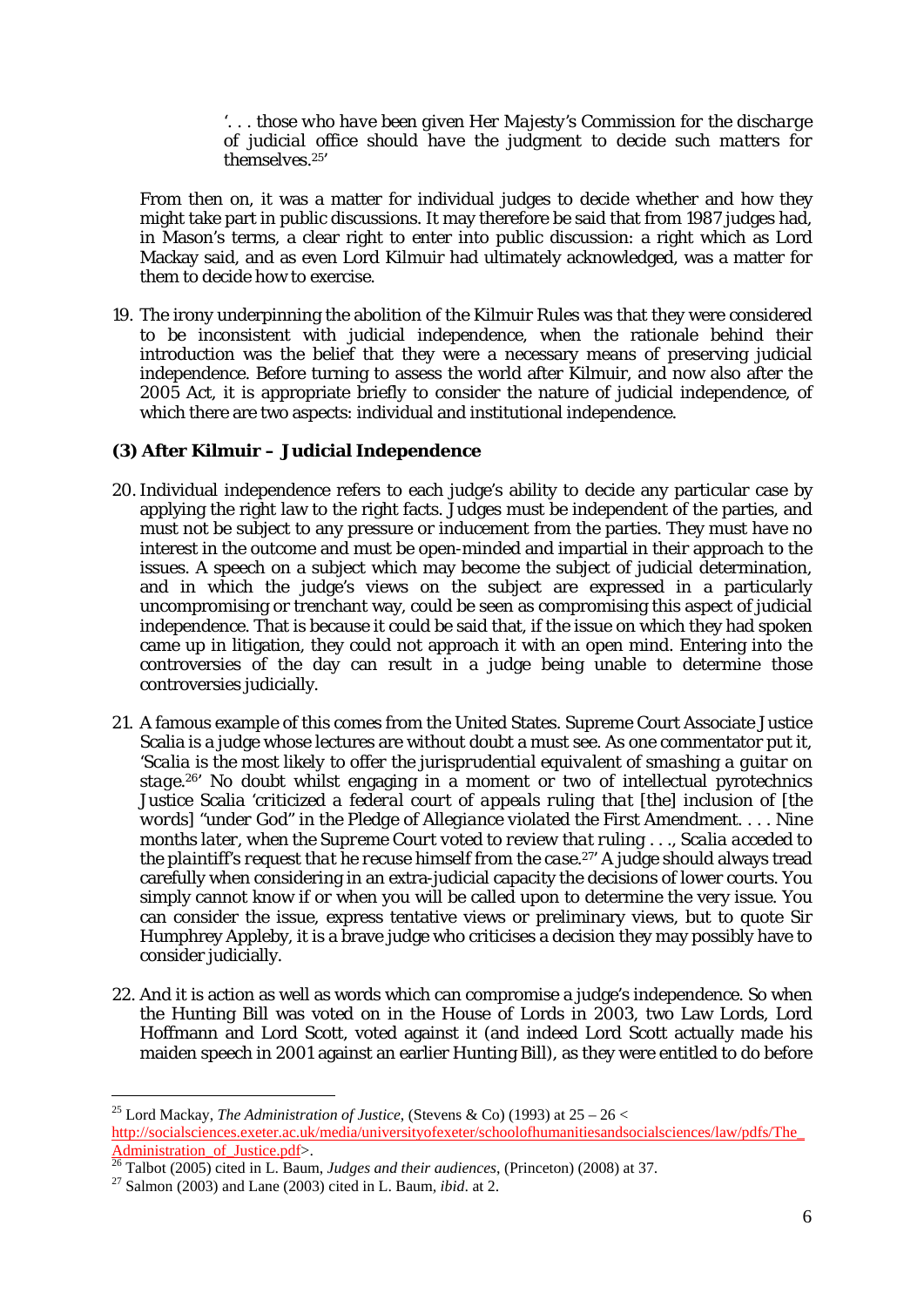the 2005 Act excluded all judicial office-holders from the chamber. Having voted against the Bill, they were precluded from taking part in the important subsequent cases considering the validity of the resulting Act and its compatibility with the European Convention.28

- 23. (Parenthetically, I should express some doubts about this principle of recusal or perceived bias, generally accepted though it is. If Lord Hoffmann and Lord Scott had not voted on the Foxhunting Bill, or of Justice Scalia had not expressed his opinion on the Pledge of Allegiance, presumably they would have been entitled to hear the appeals in question. But, if anything, it could be said that that would have been more pernicious than their hearing the appeals after expressing their views. If they had kept quiet or not voted, their views, or prejudices, would have been no different but they would have been secret. There is, therefore obvious force in the argument that the presently accepted approach discourages transparency and encourages hypocrisy, or, to put the point another way, the present system seems to value justice being seen to be done above justice actually being done.)
- 24. But whether that is right or wrong, it does not detract from the fundamental importance of individual independence. Institutional independence goes wider than individual independence. It refers to the constitutional principle that the judiciary is independent of the other two branches of the State. It is the constitutional principle that the judiciary cannot properly be influenced by the executive, or the legislature, in carrying out the judicial function. Influence, whether overt or covert undermines the judiciary's ability to decide cases on their merits. Justice under the influence is no justice at all. It is inimical to the rule of law and our democratic system.
- 25. Institutional independence can be compromised in a number of ways. It can be compromised through improper access to the judiciary by the executive in respect of individual cases; a point now reflected in the statutory prohibition in such access through section 3(5) of the Constitutional Reform Act 2005. It can be compromised through the judiciary being drawn into discussions with the executive and legislature, which, for instance, call on the judiciary to offer legal advice, to comment on the lawfulness or constitutionality of policy or proposed legislation.
- 26. An example can again be drawn from the United States. From 1933 to 1945 Frances Perkins was US Secretary of Labour, and responsible for what would become the basis of the US social security system: the Social Security Act 1935. Its passage through Congress was evidently not an easy ride. Congress wasn't the only potential problem. There was, it would seem, a fear that the US Supreme Court might strike down the legislation. Secretary Perkins found herself in conversation at what is described as a '*social occasion*' with the then Supreme Court Associate Justice, later Chief Justice, Harlan Stone. Secretary Perkins, jokingly, complained that '*she was unsure how to design a social security system that the Court would accept.*' Justice Stone's response was not it seems to laugh at the jocular comment, but rather to treat it seriously. His answer: he '*advised her that "the taxing power is sufficient for everything you want and need."29*' Under cover of a social, jocular comment, the executive asked for legal advice and a judge gave it. In doing so, Justice Stone could be said to not only have compromised his individual independence – there was no way he could not properly have determined the issue judicially – but equally he compromised the institutional independence of the judiciary.
- 27. A similar point arose here when the Home Secretary, Charles Clarke MP, raised with the House of Lords' Select Committee on the Constitution the possibility that the Law Lords

 $\overline{a}$ 

<sup>28</sup> R (*Jackson) v A-G* [2006] 1 AC 262 and *R (Countryside Alliance) v A-G* [2008] 1 AC 719.

<sup>29</sup> Perkins (1946) cited in L. Baum*, ibid.* at 83 – 84.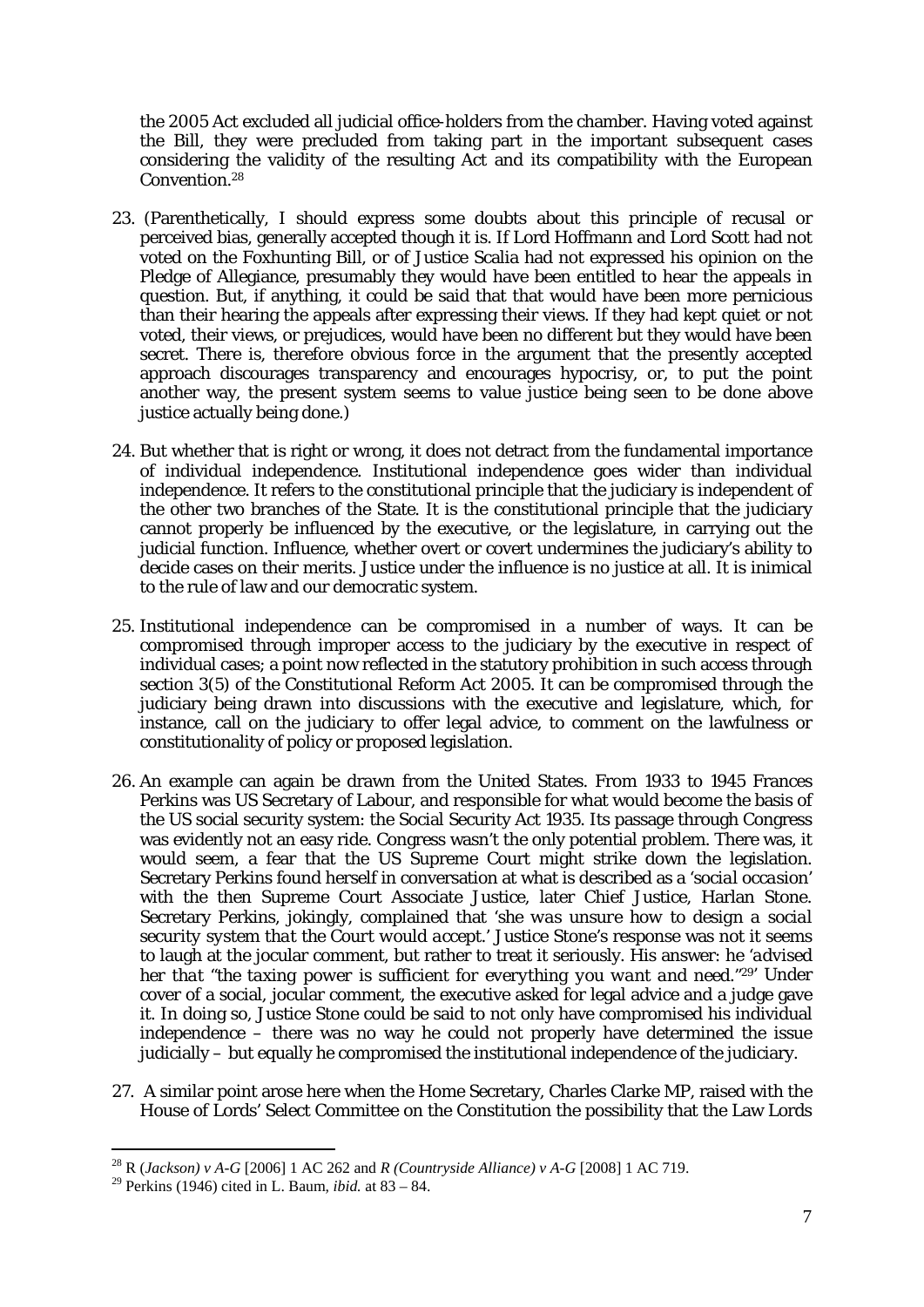judicially scrutinised by the then Law Lords. might in future meet members of the executive to discuss potential legislation, not least so that the Executive would have some guidance from the Judiciary as to how the highest courts would view the legality of proposed legislation relating to control orders and the like; that is to say the compatibility of such legislation with the European Convention on Human Rights30. Unlike in the Perkins-Stone meeting in the US, the suggested meetings were no doubt not meant to be '*social occasions*', but private occasions. So they would not have come within the ambit of the defunct Kilmuir Rules. That being said, the same principle was engaged: the need to ensure that the Judiciary did not enter into the controversies of the day in order to ensure that judicial independence was not undermined. This was made all the more patent because the controversy was the subject of proposed legislation the nature of which would more than likely end up being

- offer, advice to the executive on how claims in which it might be involved would be one on which the senior Judiciary had advised the Executive? judicially scrutinised by the then Law Lords. 28. Lord Phillips CJ, whilst sympathising with the Home Secretary, outlined how '*judges must be particularly careful not even to appear to be colluding with the executive when they are likely later to have to adjudicate on challenges of action taken by the executive.31*' Entering into the controversies of the day by offering, or being perceived to determined was properly beyond the pale; a point made by the House of Lords' Constitution Committee when it concluded that the suggestion risked '*risks an unacceptable breach of the principle of judicial independence. It is essential that the Law Lords, as the court of last resort, should not even be perceived to have prejudged an issue as a result of communications with the executive.32*' How could a litigant in proceedings to which the Executive was a party not conclude that there was a perceived bias and lack of independence on the part of the Judiciary, where the issue at stake was
- 29. The same point can also be made in respect in respect of the legislature. In the years since the 2005 Act there has been an increasing, and perhaps not entirely beneficial, tendency for members of the judiciary to be asked to give evidence to Parliamentary committees. In the main, the parameters in which the judiciary can assist such committees is well-understood. Judges cannot, for instance, comment on individual cases. They cannot comment on political matters or matters of public policy, but can rather comment on the practical consequences of certain policy choices. Most pertinently they cannot offer such committees legal advice, just as they cannot provide the executive with legal advice.
- 30. Ironically, there is at least arguably a long-established statutory mechanism through which the Executive can obtain advice of the nature which the Home Secretary suggested without, arguably, calling into question judicial independence. Section 4 of the Judicial Committee Act 1833 is still in force, and it provides that,

'*His Majesty may refer any other Matters to Committee. It shall be lawful for His Majesty to refer to the said Judicial Committee for hearing or consideration any such other matters whatsoever as His Majesty shall think fit; and such Committee shall thereupon hear or consider the same, and shall advise His Majesty thereon in manner aforesaid*. 33'

<sup>&</sup>lt;sup>30</sup> See C. Clarke, Select Committee on the Constitution (Examination of witnesses, 17 January 2007, Q122ff)  $\langle$ http://www.publications.parliament.uk/pa/ld200607/ldselect/ldconst/151/7011702.htm>

 <http://www.publications.parliament.uk/pa/ld200607/ldselect/ldconst/151/7011702.htm> 31 Lord Phillips, *The Role of the Judge* (26 February 2007) at cited at House of Lords, Select Committee on the Constitution, Sixth Report of Session 2006 – 2007 (HL 151) at [96]

<sup>&</sup>lt;http://www.publications.parliament.uk/pa/ld200607/ldselect/ldconst/151/151.pdf>.

Į.  $\frac{32 \text{ House of Lords, Select Committee on the Constitution, Sixth Report of Session 2006 - 2007 (HL 151) at [97].}$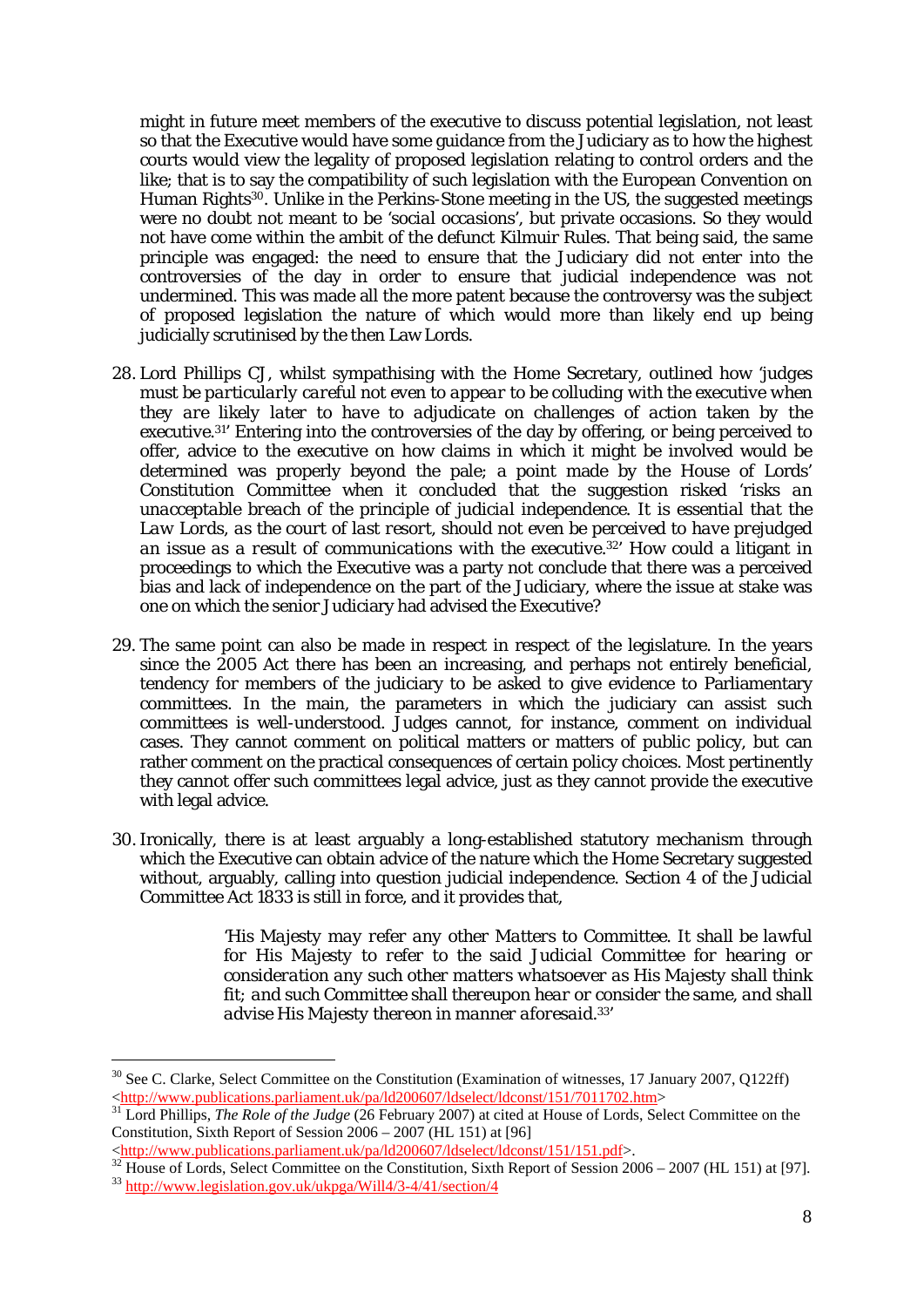It is hardly surprising that it was not invoked by the Home Secretary; the section was, I think, last used in 1957 following a reference from the House of Commons. The question referred to the Judicial Committee, which was constituted of the Lord Chancellor, the Lord Chief Justice, and five Law Lords, was '*whether the House of Commons would be acting contrary to the Parliamentary Privilege Act, 1770, if it treated the issue of a writ*  against a Member of Parliament in respect of a speech or proceeding by him in *Parliament as a breach of its privileges.<sup>34</sup>* It was unquestionably appropriate to refer such a question to the judges, as it seems to me that there could have been no question of such an issue being justiciable in the courts, as it related to Parliament's powers in relation to an MP in connection with its privileges, a matter over which the courts could have no jurisdiction.

- 31. Section 4 however provides for an apparently unfettered discretion, and so it arguably contemplates a judicial advisory opinion on the legality of proposed legislation, or even as to how to frame legislation. Whether it does is perhaps a question for the Judicial Committee under a section 4 reference, but, if it does, could it properly be said that that would undermine the institutional independence of the judiciary? It is arguable that it would not, because judges sitting on the Committee would be fulfilling a constitutionally and statutorily prescribed function, not as judges but as a Privy Councillors – they would be donning a non-judicial hat. They would therefore, arguably, not call into question the institutional independence of the judiciary, although it might be difficult to square that with the principles which were invoked to justify the separation of powers in the 2005 Act. Perhaps the past has something to offer our constitutional future. If the 1833 Act validly can have such an effect, it would preclude any judge who sat on the Committee from later sitting in Court to determine any relevant legal challenge: that would be a matter of individual independence.
- 32. Having taken a short detour around the principle of judicial independence, I now turn back to consider the approach judges might take in the post-2005 Act world.

## **(4) Judicial Engagement after the Constitutional Reform Act 2005**

- 33. The position we find ourselves in now is very different from that in which the Kilmuir Rules were both established and abolished. The fundamental difference is that since 2005 our unwritten Constitution has been on a more formal footing, particularly so far as judicial independence is concerned. In place of the judicial committee of the House of Lords, there is the Supreme Court, which is quite separate from the legislature. The Lord Chancellor is no longer head of the judiciary; that role now rests with the Lord Chief Justice. The Lord Chancellor remains however responsible for representing the judiciary to the executive, and the legislature35, although the Lord Chief Justice does have a right to make representations to Parliament<sup>36</sup>, a right which has not so far been exercised.
- what extent can and should the judiciary contribute to public debate? To what extent can 34. Judicial comment therefore takes place now not only in the absence of the Kilmuir Rules, but in an environment where judicial independence and the separation of powers is more obviously an aspect of our constitutional framework, and where the former means of judicial comment arising through established constitutional mechanisms where the judge could don a legislative hat are, for instance, no more. Thus, the 2005 reforms reduced the avenues by which the Judiciary could enter into public debate, so the remaining avenues are almost inevitably likely to be more travelled. Against this changed background to they do so without damaging judicial independence?

<sup>&</sup>lt;sup>34</sup> Re Parliamentary Privilege Act 1770 [1958] 1 WLR 151 <<br>http://www.bailii.org/uk/cases/UKPC/1958/1.html>

 $\frac{1}{35}$  Constitutional Reform Act 2005, s1 and s3.

<sup>&</sup>lt;sup>36</sup> Constitutional Reform Act 2005, s5.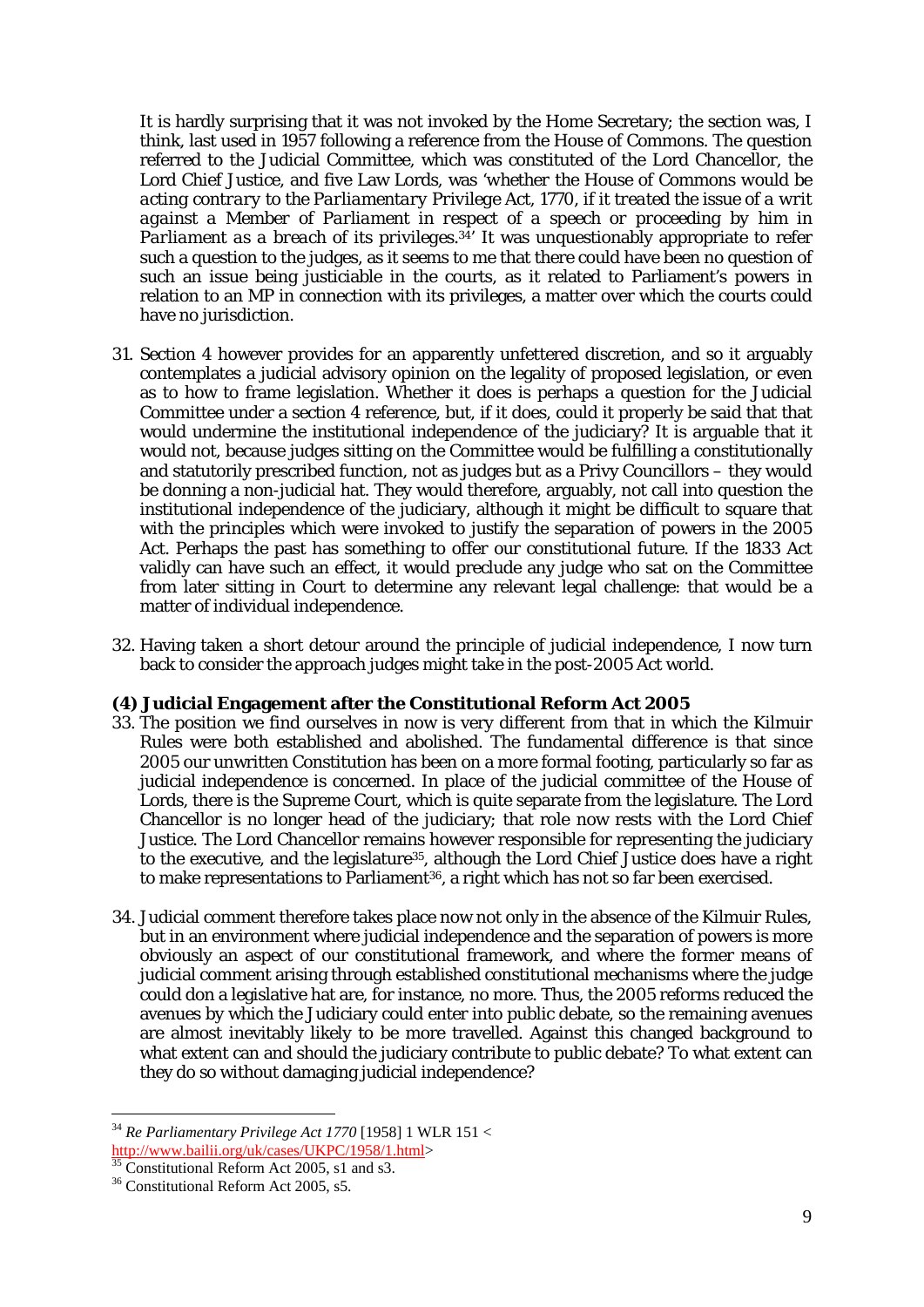- judicial independence and complain about the nature or tone of any responses. 35. Judges should obviously be very cautious about publicly discussing the controversies of the day when speaking extra-judicially. Cautious not only in the choice of subject, but also in the manner in which their contributions to public debate are phrased. If they choose to be brave, to quote Sir Humphrey again, they should not be surprised to find themselves facing a robust response from the executive or the legislature – or indeed, from the fourth estate, the media. And it would be hard to retreat behind the shield of
- 36. But it goes much further than that. It is quite inappropriate for politicians publicly to criticise decisions of judges or, even worse, judges themselves in connection with the performance their judicial function. In court, judges often have to decide what the law is, including whether ministers and other members of the executive have complied with their legal duties. In doing so, judges are applying the law as they understand it, and that often involves seeing whether Parliament's will as expressed in legislation has been carried out. It is wrong in principle, undermining of the rule of law, and simply unfair on the judiciary for politicians to criticise the judges when they are carrying out their judicial function. Ministers can say they disagree or are disappointed by the decision; ministers can appeal the decision; ministers can put legislation before Parliament to override the decision. But they should not criticise. And the judge concerned should not answer back, so it is unfair; and if he or she does answer back, the consequence is unseemly and more undermining.
- 'mutual' emphasises, it is a two-way process: each must respect the other's turf and not 37. Mutual respect between the judges and the politicians is essential. But as the word trespass on it. If judges criticise government policy in speeches, their complaints when Ministers publicly criticise judges will inevitably ring rather hollow. A judge can scarcely complain about Ministers criticising him for the way he is doing his job if he criticises Ministers for the way they are doing their jobs. And if they slang each other off in public, members of the judiciary and members of the other two branches of government will undermine each other, and, inevitably, the constitution of which they are all a fundamental part, and on which democracy, the rule of law, and our whole society rests.
- Scalia-like judicial recusal, because parties perceive the judge's individual independence 38. So, too, a judge must be careful about making brave out-of-court pronouncements on issues which he may later be called on to decide judicially. Such remarks may result in to be compromised in respect of subsequent proceedings where the issues in question may arise. A series of trenchant comments on a subject, or wide range, of subjects may also tend to bring the institutional independence of the judiciary into question. It is no doubt a fine line, but care is needed to ensure that it is not traversed.
- 39. In saying this I am acutely aware of the fact that I may be said to have been guilty of having been too brave in some of my speeches. Last year, for instance, I discussed the nature of Parliamentary sovereignty and tended to reject the notion that the courts could strike down legislation, I also suggested that Parliamentary sovereignty was an established principle and that it wasn't something which the courts unilaterally to alter. In making these points, I entered into an area of constitutional, and academic, controversy and debate. It is a topic on which the court has not definitively ruled upon, because the UK courts have not had to consider the scope and ambit of what is described in section 1 of the 2005 Act as the '*existing constitutional principle of the rule of law.*' While expressing a view, I made it clear that my mind was not closed on the topic, taking a leaf out of the book of Lord Walker of Gestingthorpe, who when giving a lecture on the rule in *Hastings-Bass37* to King's College Law faculty in 200238.

<sup>37</sup>*Re Hastings-Bass* [1975] Ch 25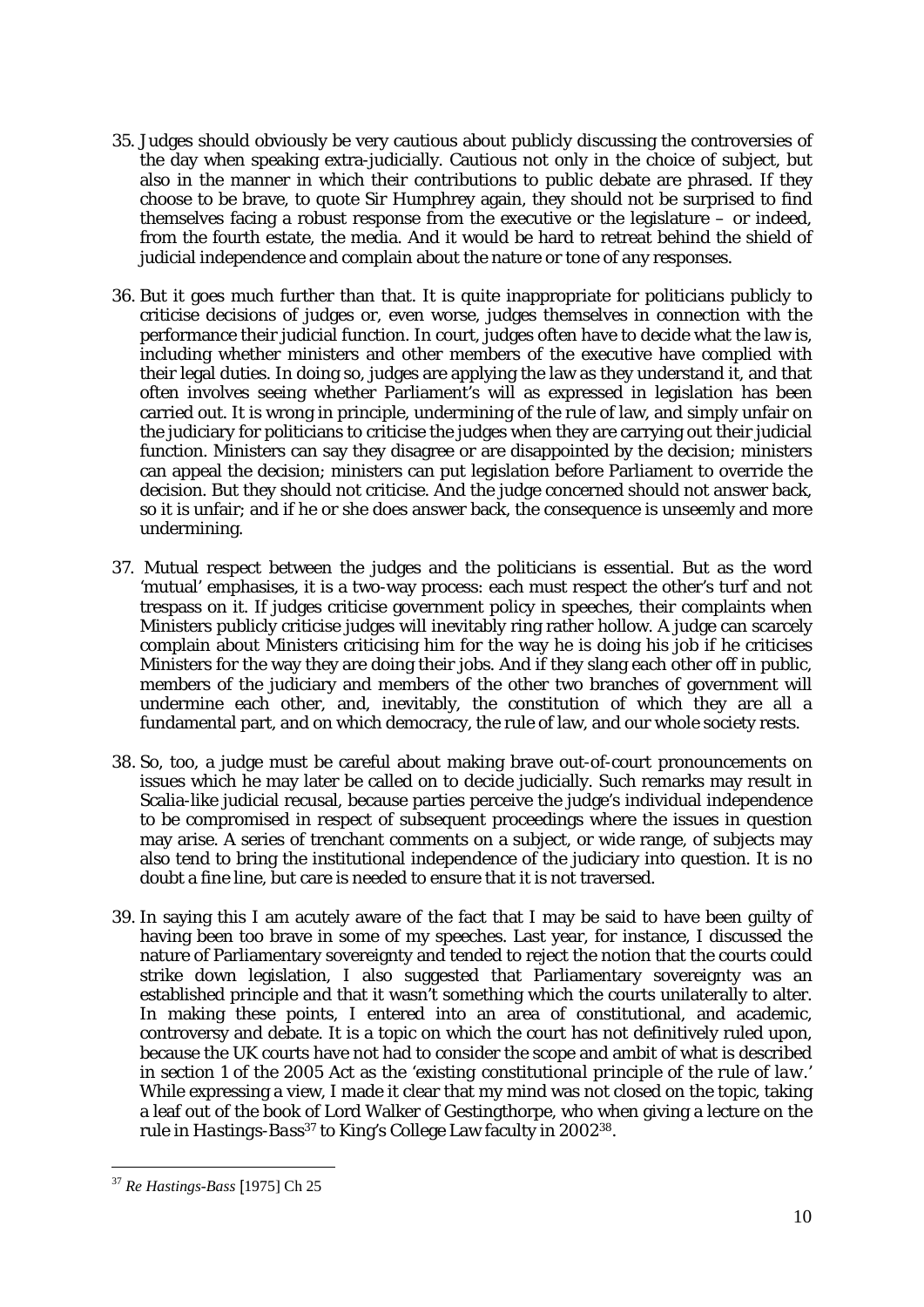- decide it on the arguments. After all, it is by no means unknown for a judge to be called 40. If a point on which a judge had expressed an opinion out of court was raised in a case, the court would have to consider it, and resolve it according to the arguments raised by the parties. My view on Parliamentary sovereignty remains as it was. But there are legal and constitutional arguments to the contrary, and if the issue comes before me, I shall on in an appeal capacity to decide a point of law which he had decided in a court below. That happened to Lord Phillips in the House of Lords shortly after he went there, as senior Law Lord – and he decided that he had been wrong on a point which he had decided a couple of years earlier as Lord Chief Justice in the Court of Appeal39. Indeed, it is not so long ago that Judges could sit on appeals for themselves. In that connection, one of my favourite cases is *Martindale v Falkner40*, decided in 1846. At first instance, Maule J found for the plaintiff. On the defendant's appeal, Tindal CJ delivered a short judgment upholding Maule J. Cresswell and Erle JJ also gave short judgments upholding Maule J. The sole dissenter was Maule J who would have allowed the appeal on the ground that he had been wrong. His attitude shows the independent fearless – even, dare I say, brave attitude one would hope for from a judge.
- 41. In the field of braveness, some might also place Lord Sumption's recent F.A. Mann lecture, entitled *Judicial Political Decision-Making: The Uncertain Boundary*41, in which he questioned the extent to which the judiciary over the past twenty years or so has seen fit to interfere with the decisions of the executive. Sir Stephen Sedley, who has recently retired from the Court of Appeal, recently published a detailed critique of that view in the London Review of Books. Controversy has certainly been engaged. One of the points Sir Stephen makes though is that Lord Sumption's lecture '*harms the standing of the judiciary and confidence in the law.42*'
- him as already a judge, on the basis of *Walsh v Lonsdale43*, in the sense that he was between contract and completion? Sir Stephen, as a former judge, no doubt felt that he 42. A difficulty with this point might be said to be that Lord Sumption was not a member of the judiciary when he gave the speech. His appointment to the Supreme Court had, however, been announced, but he had not yet taken the judicial oath. He was therefore, at least, arguably free to comment as he liked. On the other hand, would equity regard was free to comment as he liked. Yet, even that point is not quite so simple as it first appears: Sir Stephen sits as a part-time judge in the Court of Appeal – so is it one rule for full time Judges and a different rule for part time judges?
- 43. Another recent example worth mentioning is a speech delivered last November by Lady Hale. In her opening address to the Law Centres Federation Annual Conference, she described some aspects of the Government's proposed legal aid reforms as '*fundamentally misconceived44*', and went on to describe other aspects of it as a '*false economy45.*' Such comments enter the territory of government policy, and, indeed, a particularly controversial aspect of policy. As such it might be said that, notwithstanding

-

(http://www.supremecourt.gov.uk/docs/speech\_111125.pdf) at 5 45 B. Hale *ibid* at 3.

<sup>38 (2002) 13</sup> King's College Law Journal 173

<sup>&</sup>lt;sup>39</sup> See *R v G* [2010] 1 AC 43 overruling *R v K* [2008] QB 827<br><sup>40</sup> (1846) 2CB 706

<sup>&</sup>lt;sup>40</sup> (1846) 2CB 706<br> $A<sup>41</sup> <$  <u>http://www.legalweek.com/digital\_assets/3704/MANNLECTURE\_final.pdf</u> >

 $43(1882)$  21 Ch D 9 <sup>41</sup> < <u>http://www.legalweek.com/digital\_assets/3704/MANNLECTURE\_final.pdf</u> >  $^{42}$  S. Sedley, *Judicial Politics*, London Review of Books Vol 34. No. 4 (23 February 2012) 15 – 16.  $^{43}$ (1882) 21 Ch D 9

<sup>44</sup> B. Hale, Law Centres Federation Annual Conference Opening Address, (2011)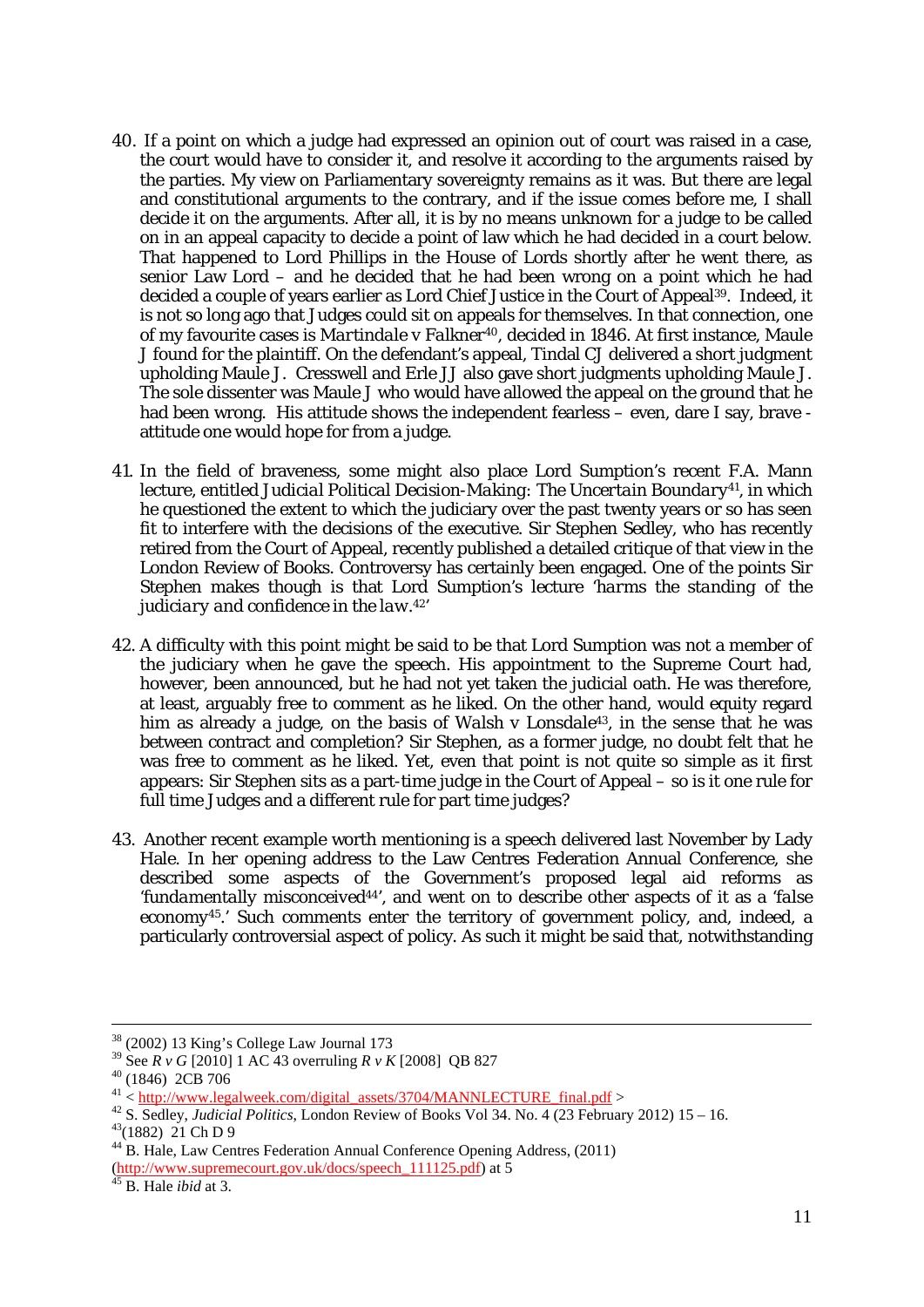the caveat at the opening of her address, which was to the effect that it is not for judges to criticise government policy46, such comment was inappropriate.

 44. It seems to me though that, while it may have been brave, it was not impermissible for that by entering into the policy debate with government, government can properly Baroness Hale to make the points she did. Judges can, I suggest, properly comment publicly on matters which go to the heart of the functioning of the judicial branch of the State. In some circumstances, it could be said to be their duty to do so. In the past, it would have been easier for them to do so whilst donning their legislative hats in the House of Lords, or via the Lord Chancellor. But those days are now gone. Public comment in respect of the proper administration of justice, an accepted exception to the Kilmuir Rules, is more important now that it was when those rules where in place. Like any important right it should, of course, be exercised with due care while fully accepting answer back, and in such a debate it is always Parliament which has the final word – at least if the view expressed in my aforementioned talk is correct.

# **(5) The possible principles**

- 45. So much for boldness and caution. What might the principles be?
- be free to comment extra-judicially on a wide range of issues. In doing so they play an important issues of law, this role cannot be underestimated. 46. First, it seems to me only proper that judges, with their wisdom and experience, should educative role. In areas such as constitutional principles, the role and independence of the judiciary, the functioning of the legal system, and access to justice, and even
- 47. Secondly, any comment should be made following careful consideration of the impact which it might have on both aspects of judicial independence. The Scalia situation should be avoided as should the Harlan Stone situation.
- 48. Thirdly, a judge should consider the effect on the judiciary generally of any view expressed. The judiciary's claim to institutional independence depends in part on its institutional reputation and standing. An individual judge may regard a particular statement as justified and be prepared to take any consequent criticism, but the effect on the judiciary generally may render it inappropriate to make the statement. It may be inevitable that judges may disagree on a policy or constitutional issue when sitting in court, and it may occasionally be inevitable out of court (e.g. when appearing before a Parliamentary committee), However, it would, I suggest, be unfortunate if it frequently occurred voluntarily. If such a disagreement does arise, it should be argued in an entirely seemly way, as I believe the Sumption-Sedley debate has been conducted.
- free to express their views, as even Lord Kilmuir accepted. 49. The 2005 Act makes it clear that the Lord Chief Justice is head of the English and Welsh judiciary, and I would have thought that it would require very exceptional circumstances before a judge expressed views out of court on a policy or constitutional issue which is inconsistent with his position. Of course, this is normally a self-denying ordinance as, provided that they do not bring the judiciary into disrepute, judges are independent and
- 50. Fourthly and more specifically, a judge should think carefully about how any statement about politically controversial issues, or matters of public policy, might affect, or be affected by, the separation of powers, and comity between the three branches of the

for them to decide and Her Majesty's loyal opposition to oppose if they see fit. The role of Her Majesty's loyal 46 B. Hale, *ibid* at 1, '*It is not the proper role of any judge to attack Government policy. If the Government of the day decides that the right solution to a massive budget deficit is massive cuts in public spending, that is a matter judges is to decide the resulting disputes according to law.*'